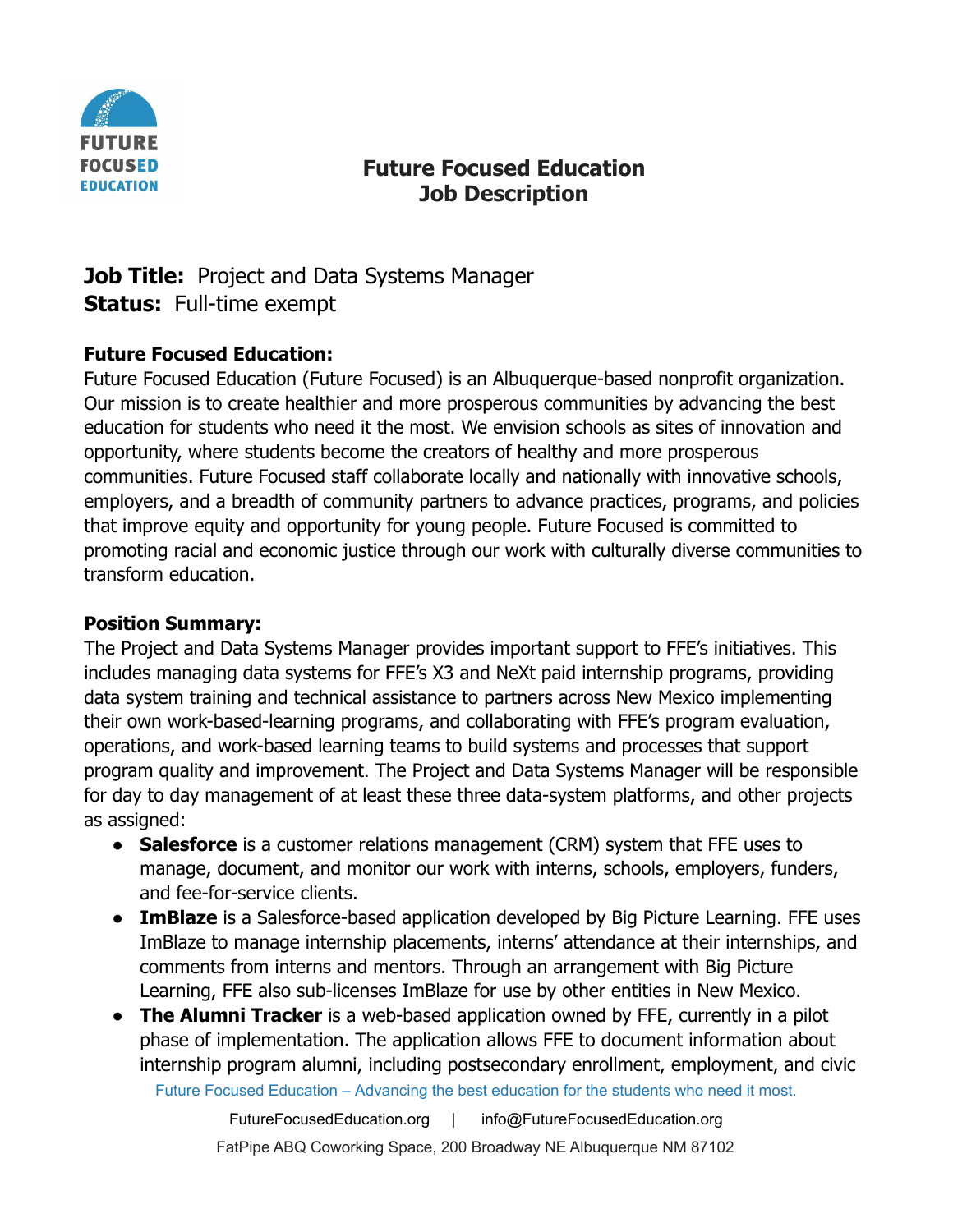engagement. FFE also sells subscriptions to the Alumni Tracker for use by other entities.

## **Essential Duties and Responsibilities:**

It is the responsibility of the Project and Data Systems Manager to carry out tasks and projects under the supervision of the Director of Organizational Learning and Research, in close coordination with FFE's Director of Operations and Director of Work-Based Learning. The descriptors below are illustrative only of the tasks performed by this position and are not all-inclusive.

#### Data System Management

- Manage the day to day running of Salesforce, ImBlaze, and the Alumni Tracker.
- Perform basic administrative functions including user account maintenance, data entry and clean up, reports, listviews, dashboards, and other routine tasks.
- Manage operational requests and troubleshoot user and system issues.
- Upload data from .CSV files into Salesforce and the Alumni Tracker.
- Continuously adapt the three platforms to incorporate program changes and process improvements, collaborating with consultant developers as appropriate.
- Develop and maintain relationships with representatives at Salesforce, Big Picture Learning, DiverseIT, Ingenuity Software Labs, and any other developers as needed to provide training, troubleshoot issues, and improve the three software platforms.

## Customer Relations

- Facilitate pitch sessions and demos for prospective clients of FFE's services and users of ImBlaze and Alumni Tracker.
- Listen to the data management needs of prospective clients and assess whether FFE can meet those needs.
- Collaborate with relevant FFE staff to secure fee-for-service contracts that include use of ImBlaze and the Alumni Tracker.
- Provide friendly customer service and respond quickly to users with questions and issues.

## Training and Technical Assistance

- Facilitate virtual and in-person training for FFE staff and external clients. This includes training interns, school and district staff, and company mentors.
- Create training materials, including instructional guides and presentation slides to support learning.
- Schedule as-needed training, troubleshooting, and technical assistance sessions for FFE and external clients.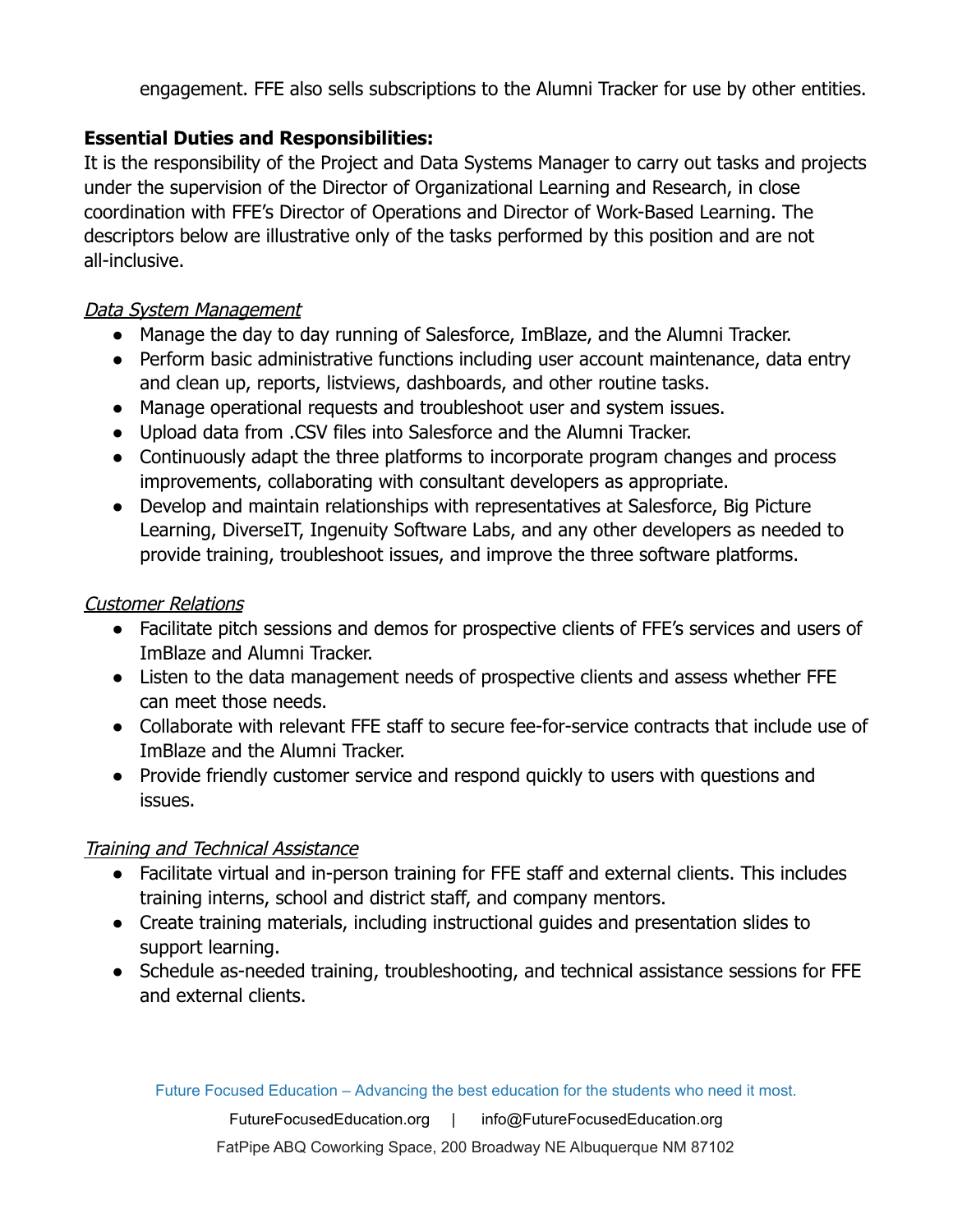#### Operational System Development

- Participate in meetings of FFE's operations team to support Salesforce use and integration into organizational processes.
- Help write standard operating procedures as they relate to data system implementation and use.

## Contributions to a Collaborative Organization

- Work with the evaluation, operations, and work-based learning teams to identify and carry out projects to support employer recruitment; school partnerships; intern recruitment, coaching, monitoring, and support; and more.
- Liaison with relevant staff across the organization to understand needs and identify possible changes to Salesforce, ImBlaze, and the Alumni Tracker.
- Demonstrate a willingness to take on tasks beyond this position description, including meeting facilitation, survey development and analysis, and outreach to interns, employers, and other partners.

## **Work Environment:**

Work is performed in a variety of business, education, and office space settings. Willingness to travel around Albuquerque and around the state with reliable transportation is required. Evening, weekend, and/or holiday work may be required. In addition, traveling about once a quarter outside New Mexico may be required. During the COVID-19 pandemic, work will sometimes take place remotely; internet access is required. The supervisor for this position currently works remotely in a different state; the employee must be comfortable and competent working independently with limited in-person oversight. Regular communication with the supervisor is expected via web conference, email, text, and phone.

## **Qualifications:**

**Education** Associate's degree or higher or Salesforce Administrator certification

## **Experience**

At least one year experience with customer data management using any CRM, preference for at least two years of experience with Salesforce administration.

## Alignment with FFE's Guiding Principles

- Seeks to work in collaboration
- Chooses to influence rather than control
- Values local wisdom to inform the work
- Is responsive to the local community and follows through on commitments

Future Focused Education – Advancing the best education for the students who need it most.